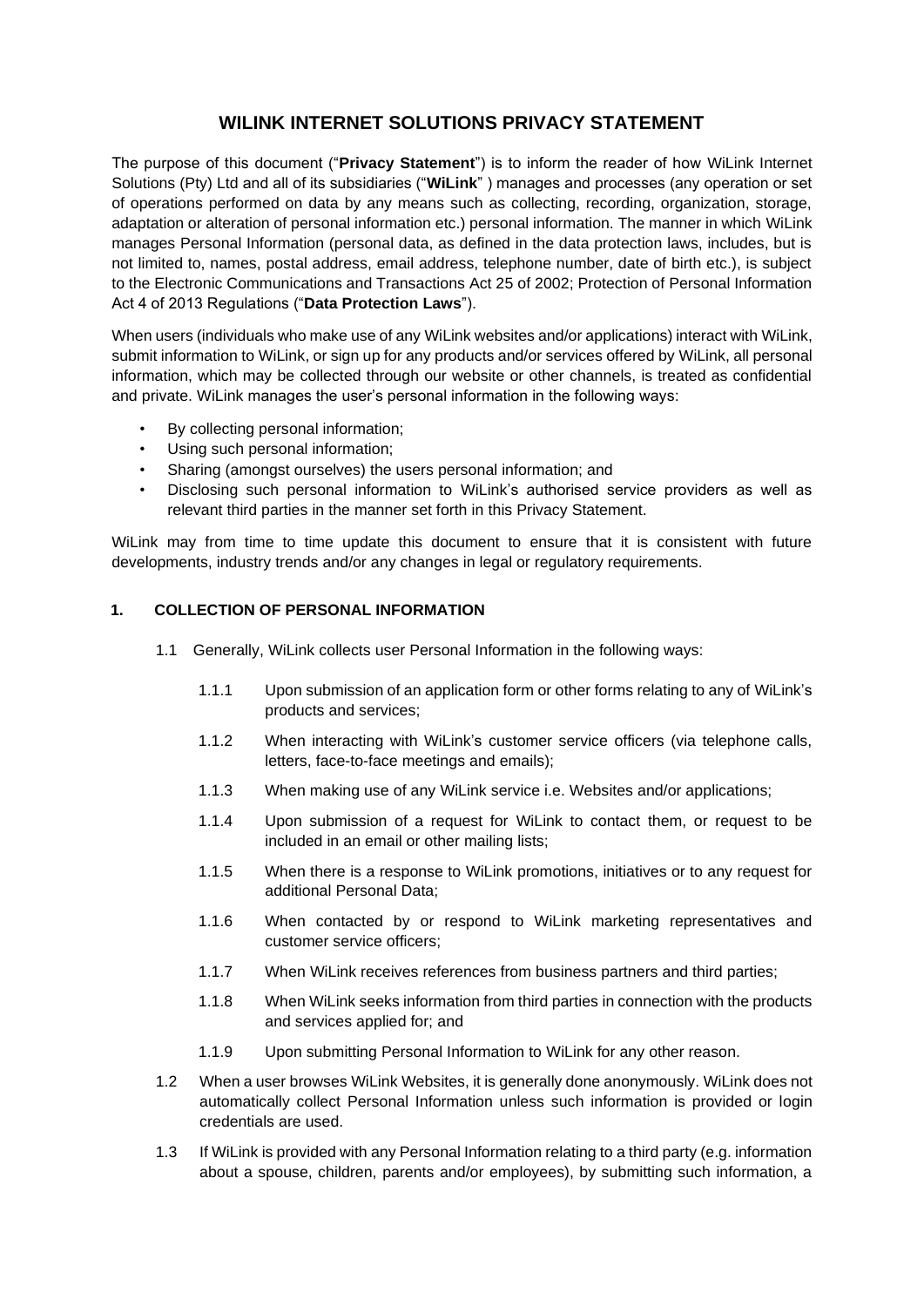user confirms that the consent of the third party to provide WiLink with such personal information has been obtained.

1.4 Users must ensure that all Personal information submitted to WiLink is complete, accurate, true and correct. Failure to do so may result in WiLink's inability to provide users with the products and services requested.

## **2. PURPOSES FOR THE COLLECTION, USE AND DISCLOSURE OF PERSONAL INFORMATION**

- 2.1 Generally, WiLink collects, uses and discloses Personal Information of users for the following purposes:
	- 2.1.1 To respond to queries and requests:
	- 2.1.2 To manage the administrative and business operations of WiLink and comply with internal policies and procedures;
	- 2.1.3 To facilitate business asset transactions (which may extend to any mergers, acquisitions or asset sales) involving any of the Companies;
	- 2.1.4 To match any Personal Information held, relating to any of the purposes listed herein;
	- 2.1.5 To resolve complaints and handle requests and/or enquiries;
	- 2.1.6 To prevent, detect, investigate a crime, analyse and manage commercial risks;
	- 2.1.7 To provide media announcements and responses;
	- 2.1.8 To monitor or record phone calls and customer-facing interactions for quality assurance, employee training and performance evaluation and identity verification purposes;
	- 2.1.9 For legal purposes (including but not limited to obtaining legal advice and dispute resolution);
	- 2.1.10 To conduct investigations relating to disputes, billing, suspected illegal activities or fraud;
	- 2.1.11 To meet or comply with any applicable rules, laws, regulations, codes of practice or guidelines issued by any legal or regulatory bodies which are binding on WiLink (including but not limited to responding to regulatory complaints, reporting to regulatory bodies and conducting audit checks, due diligence and investigations); and
	- 2.1.12 For purposes which are reasonably related to the aforementioned.
- 2.2 In addition to the above, WiLink collects, uses and discloses Personal Information of users for the following purposes:
	- 2.2.1 As a customer or an employee of an organisation which is a customer of WiLink:
		- 2.2.1.1 Opening or continuation of accounts and establishing or providing users with the products and services subscribed to;
		- 2.2.1.2 Facilitating the continuation or termination of user subscription to WiLink products and services;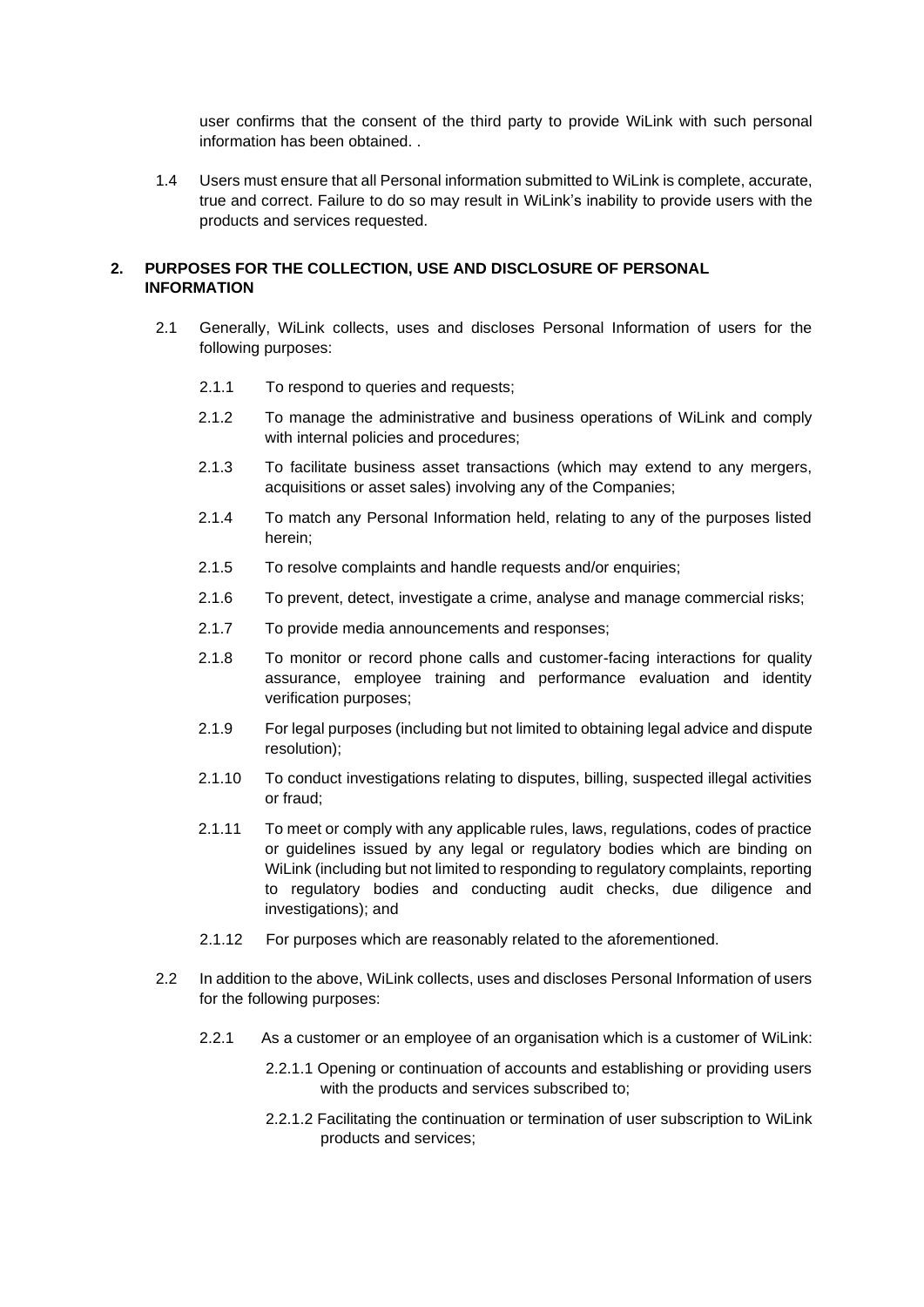- 2.2.1.3 Facilitating the daily operation of the products and services (including but not limited to billing, customer service, customer verification, technical support, network maintenance and troubleshooting);
- 2.2.1.4 Facilitating third party services if purchased, obtained, administered or processed through WiLink;
- 2.2.1.5 Managing and executing WiLink service level agreements with users;
- 2.2.1.6 Processing of payment instructions, direct debit facilities and/or credit facilities requested by users;
- 2.2.1.7 Enforcement of repayment obligations (including but not limited to debt collection, filing of claims and retrieval of payments from losses made by service partners);
- 2.2.1.8 Administering and processing any insurance claims and payments arising under the respective policies;
- 2.2.1.9 Credit and internal risk management (including but not limited to performing credit checks and disclosures to law enforcement agencies);
- 2.2.1.10 Generation of internal reports (including but not limited to annual, operational and management reports);
- 2.2.1.11 Processing referral payments and commission fees to WiLink's external partners;
- 2.2.1.12 Administering fee adjustments, refunds and waivers;
- 2.2.1.13 Analysing user experience with WiLink products and services so as to help us improve, review, develop and efficiently manage the products and services offered; and
- 2.2.1.15 For purposes which are reasonably related to the aforementioned.
- 2.3 Furthermore, where permitted under the Data Protection Laws:
	- 2.3.1 WiLink may also collect, use and disclose Personal Information of users for the following additional purposes:
		- 2.3.1.1 For analytics and tracking, including facilitating the sale of analytical data;
		- 2.3.1.2 To conduct market research and surveys to enable WiLink to understand and determine customer location, preferences and demographics in order to develop special offers and marketing programmes in relation to WiLink products and services, and to improve our service delivery and customer experience;
		- 2.3.1.3 To provide additional products, services and benefits to users, which include promotions, loyalty and reward programmes from WiLink;
		- 2.3.1.4 To match Personal Information with other data collected for other purposes and from other sources (including third parties) in connection with the provision, marketing or offering of products and services by WiLink;
		- 2.3.1.5 For leads generation and management of marketing WiLink's products and services;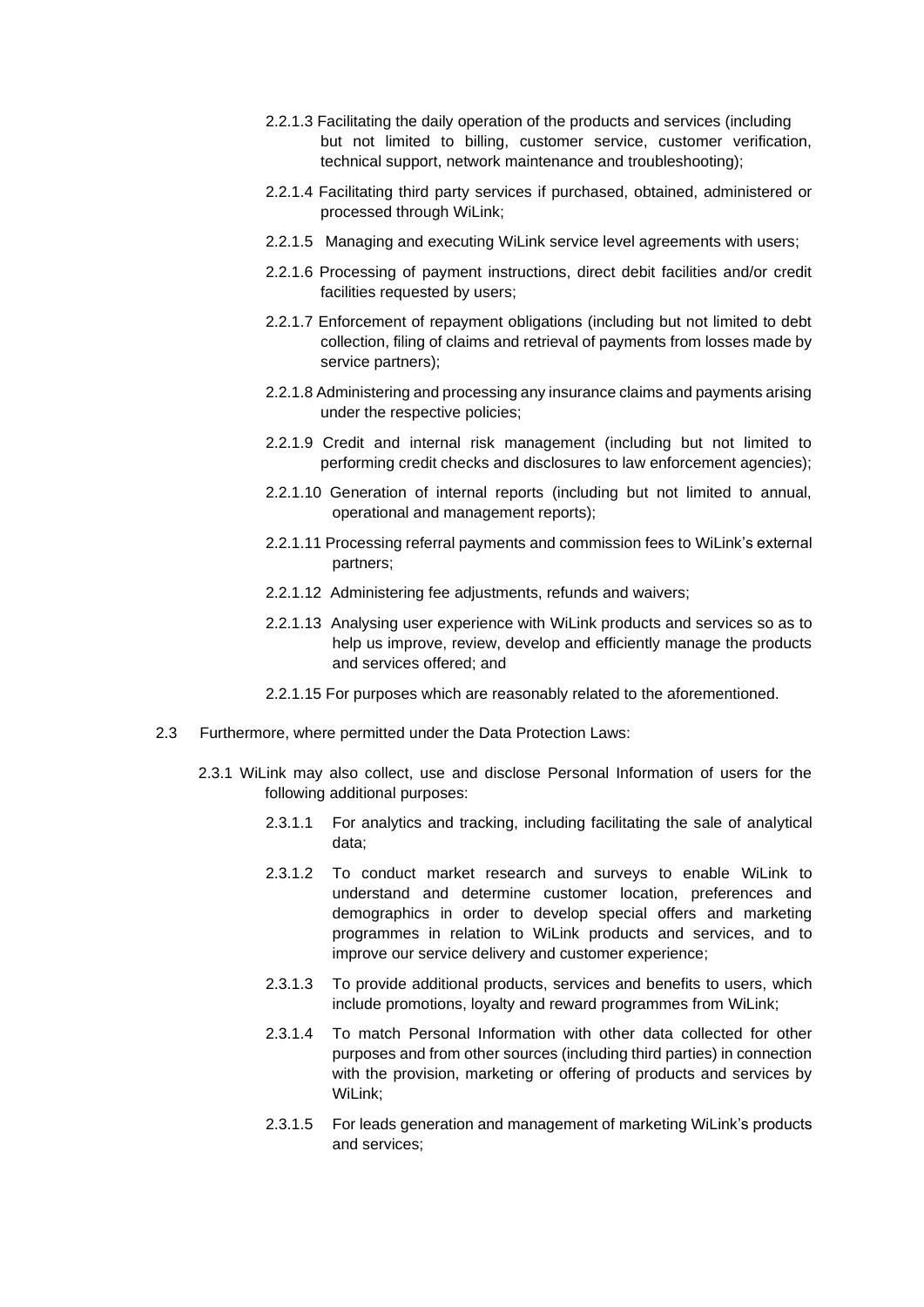- 2.3.1.8 To communicate advertisements involving details of WiLink's products and services, special offers and rewards, either to general customers, or to communicate advertisements which WiLink has identified as being of interest to specific users (this includes but is not limited to upselling, cross selling and telemarketing);
- 2.3.1.9 To organise promotional events and corporate social responsibility projects; and
- 2.3.1.10 For purposes which are reasonably related to the aforementioned.
- 2.4 In relation to particular products and services or user interactions, WiLink may also specifically notify users of other purposes for which personal information is collected, used, or disclosed.
- 2.5 Users have a choice to withdraw consent for receiving marketing or promotional materials/communication. Users may contact WiLink using the Head Office contact details found on the main website www.qed.co.za.
- 2.6 Once WiLink receives confirmation that a user wishes to withdraw consent for marketing or promotional materials/communication, it may take up to 30 (thirty) working days for the withdrawal to be reflected on the system. Therefore, users may continue to receive marketing or promotional materials/communication during that period of time. In may be noted that even upon withdrawal of consent for the receipt of marketing or promotional materials, WiLink may still contact users for other purposes in relation to the products and services held by users or subscriptions to WiLink.

#### **3. PROCESSING OF PERSONAL INFORMATION**

- 3.1 By providing Personal Information to WiLink, users acknowledge that the information has been collected from them directly and there is consent for WiLink to process such information.
- 3.2 Where users submit Personal Information (such as name, address, telephone number and email address) via the WiLink Website (e.g. through completing any online form) the following principles are observed in the processing of such information:
	- 3.2.1 WiLink will only collect Personal Information for a purpose consistent with the purpose for which it is required. The specific purpose for which information is collected will be apparent from the context in which it is requested.
	- 3.2.2 WiLink will only process Personal Information in a manner that is adequate, relevant and not excessive in the context of the purpose for which it is processed.
	- 3.2.3 Personal Information will only be processed for a purpose compatible with that for which it was collected, unless the user has agreed to an alternative purpose in writing or WiLink is permitted in terms of national legislation of general application dealing primarily with the protection of Personal Information. .
	- 3.2.4 WiLink will keep a record of all Personal Information collected and the specific purpose for which it was collected for a period of 1 (one) year from the date on which it was last used.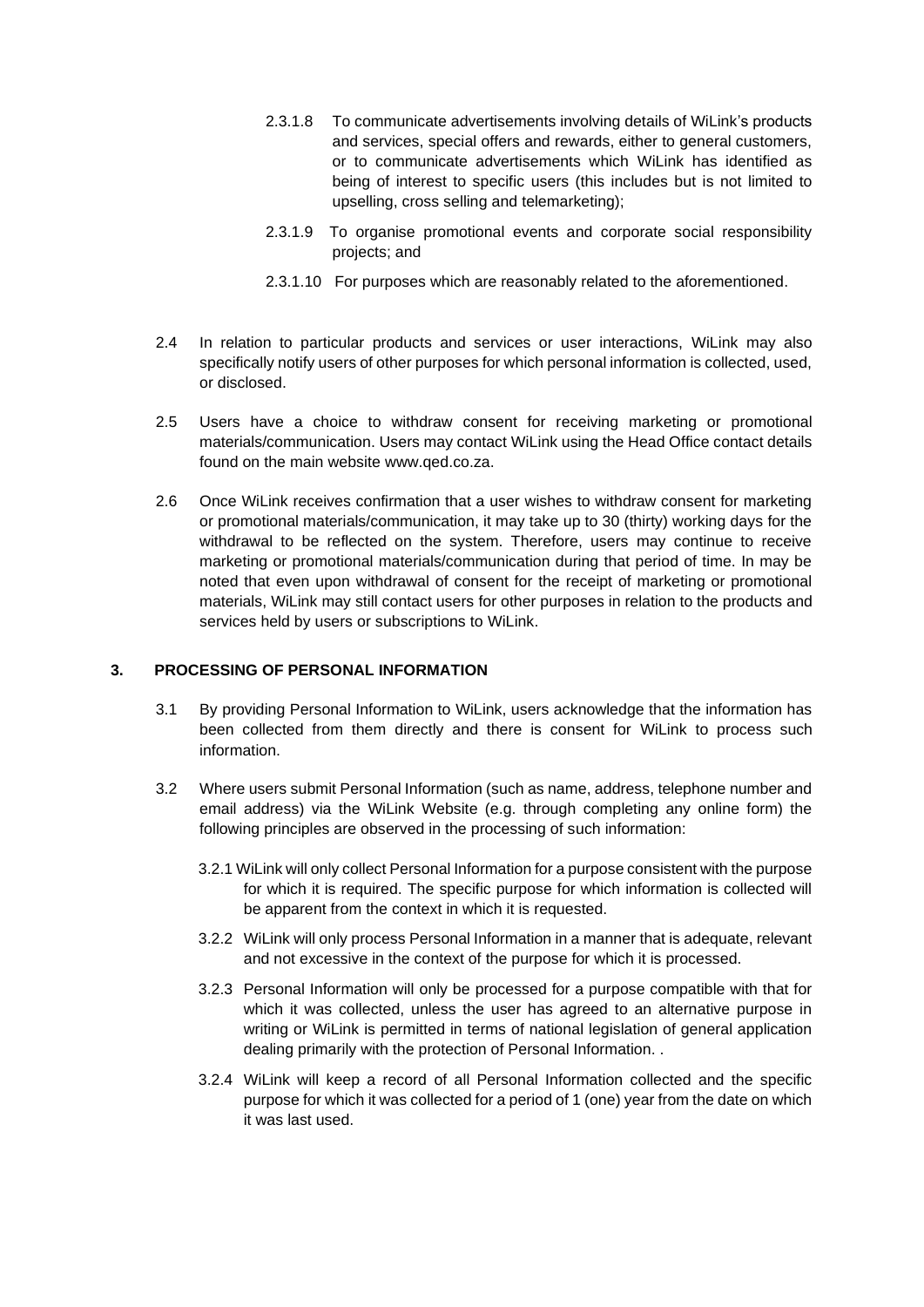- 3.2.5 WiLink will not disclose user Personal Information relating to any third party, unless prior written consent from the user is obtained, or where WiLink is required to do so by law.
- 3.2.6 If Personal Information is released with consent of the user, WiLink will retain a record of the information released, the third party to which it was released, the reason for the release and the date of release, for a period of 1 (one) year from the date on which it was last used.
- 3.2.7 WiLink will destroy or delete any Personal Information that is no longer needed by WiLink for the purpose it was initially collected, or subsequently processed.

#### **4. DISCLOSURE OF PERSONAL INFORMATION**

- 4.1 WiLink will take reasonable steps to protect Personal Information of users against unauthorised disclosures. Subject to the provisions of any applicable law, Personal Information may be disclosed for the purposes listed above (where applicable), to the following:
	- 4.1.1 WiLink's related corporations and employees to provide content, products and services to address user questions and requests in relation to customer accounts, subscription and billing arrangements with WiLink as well as products and services;
	- 4.1.2 Companies providing services relating to insurance and consultancy to WiLink;
	- 4.1.3 Agents, contractors or third party service providers who provide operational services to WiLink, such as courier services, telecommunications, information technology, payment, printing, billing, payroll, processing, technical services, training, market research, call centre, security or other services to WiLink;
	- 4.1.4 Vendors or third party service providers in connection with marketing promotions and services offered by WiLink;
	- 4.1.5 Other telecommunications, content or other service providers to facilitate their provision of content or services, or for interconnection, inter-operability, system operation and maintenance and billing between service providers;
	- 4.1.6 Collection and repossession agencies in relation to the enforcement of repayment obligations for debts;
	- 4.1.7 Credit bureaus for the purpose of preparing credit reports or evaluation of creditworthiness;
	- 4.1.8 External banks, credit card companies and their respective service providers;
	- 4.1.9 WiLink's professional advisers such as auditors and lawyers;
	- 4.1.10 Relevant government regulators, statutory boards or authorities or law enforcement agencies to comply with any laws, rules, guidelines and regulations or schemes imposed by any governmental authority; and
	- 4.1.11 Any other party to whom users authorise WiLink to disclose Personal Information to.

# **5. TRACKING TECHNOLOGIES AND COOKIES**

5.1. We use Cookies and similar tracking technologies to track the activity on our website and store certain information. Tracking technologies used are beacons, tags, and scripts to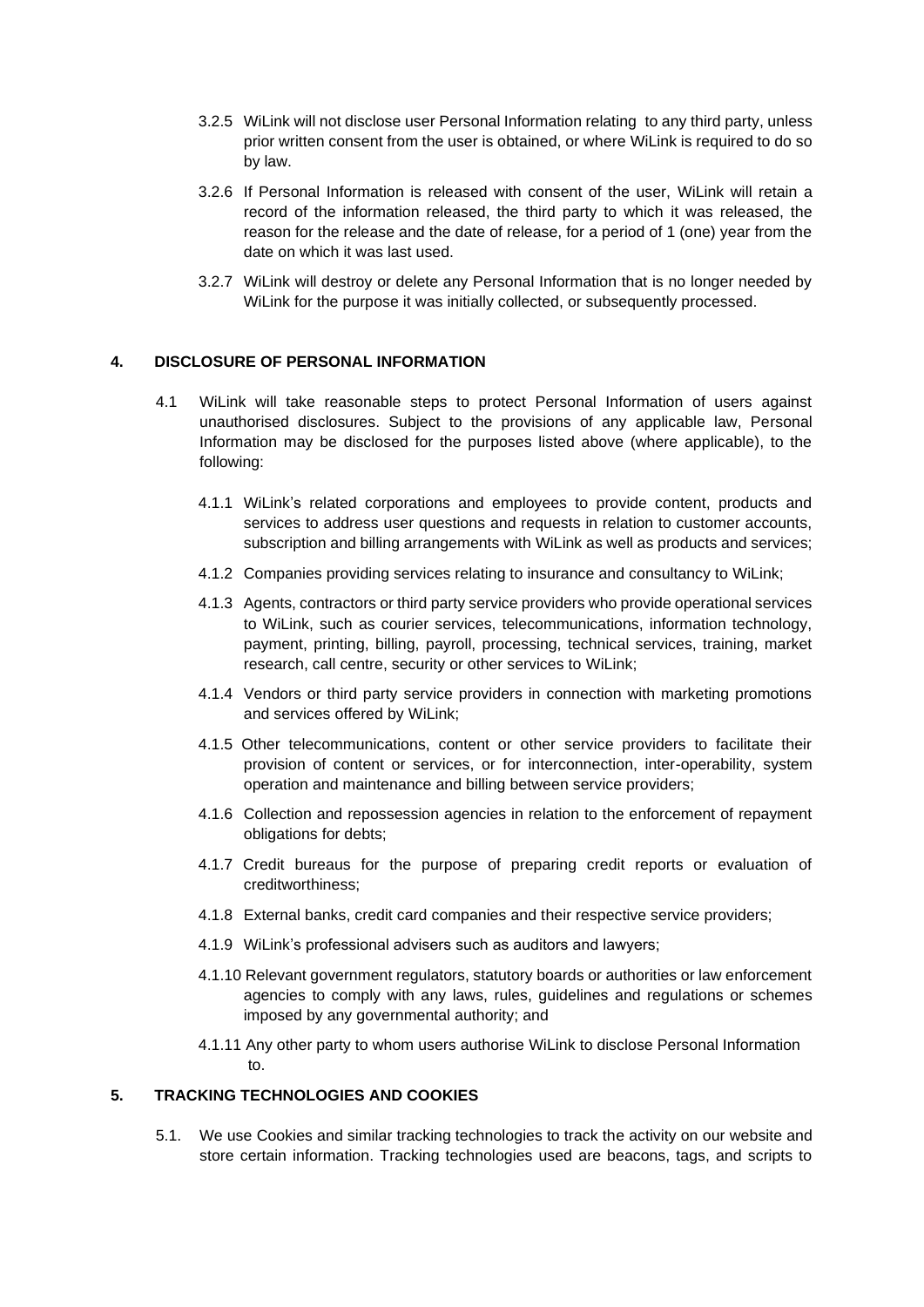collect and track information and to improve and analyse our website. The technologies we use may include:

- 5.1.1. Cookies or Browser Cookies. A cookie is a small file placed on your device. You can instruct your browser to refuse all Cookies or to indicate when a Cookie is being sent. However, if you do not accept Cookies, you may not be able to use some parts of our website. Unless you have adjusted your browser setting so that it will refuse Cookies, our website may use Cookies.
- 5.1.2. Web Beacons. Certain sections of our website and our emails may contain small electronic files known as web beacons (also referred to as clear gifs, pixel tags, and single-pixel gifs) that permit the Company, for example, to count users who have visited those pages or opened an email and for other related website statistics (for example, recording the popularity of a certain section and verifying system and server integrity).
- 5.2. Cookies can be "Persistent" or "Session" Cookies. Persistent Cookies remain on your personal computer or mobile device when you go offline, while Session Cookies are deleted as soon as you close your web browser. We use both Session and Persistent Cookies for the purposes set out below:
	- 5.2.1. Necessary / Essential Cookies Session Cookies administered by us.

Purpose: These Cookies are essential to provide you with services available through the Website and to enable you to use some of its features. They help to authenticate users and prevent fraudulent use of user accounts. Without these Cookies, the services that you have asked for cannot be provided, and we only use these Cookies to provide you with those services.

5.2.2. Functionality Cookies – Persistent Cookies administered by us.

Purpose: These Cookies allow us to remember choices you make when you use the Website, such as remembering your login details or language preference. The purpose of these Cookies is to provide you with a more personal experience and to avoid you having to re-enter your preferences every time you use the Website.

#### **6. Your Rights**

- 6.1. You have the right to object to the processing of your personal information.
- 6.2. You have the right to access your Personal Information which we collect from you, including to correct factual errors, review and/or update information.
- 6.3. Such request can be made by sending an email to us at rogerb@lerumo365.co.za.
- 6.4. Any access request may be subject to a fee to meet our costs in providing you with details of the information We hold about you.
- 6.5. Should you believe that WiLink has processed your personal information contrary to legislation in South Africa as read with this privacy policy, you undertake to first attempt to resolve any concerns by addressing a complaint in writing to the Information Officer. If you are not satisfied with the outcome of such process, you have the right to lodge a complaint with the Information Regulator.